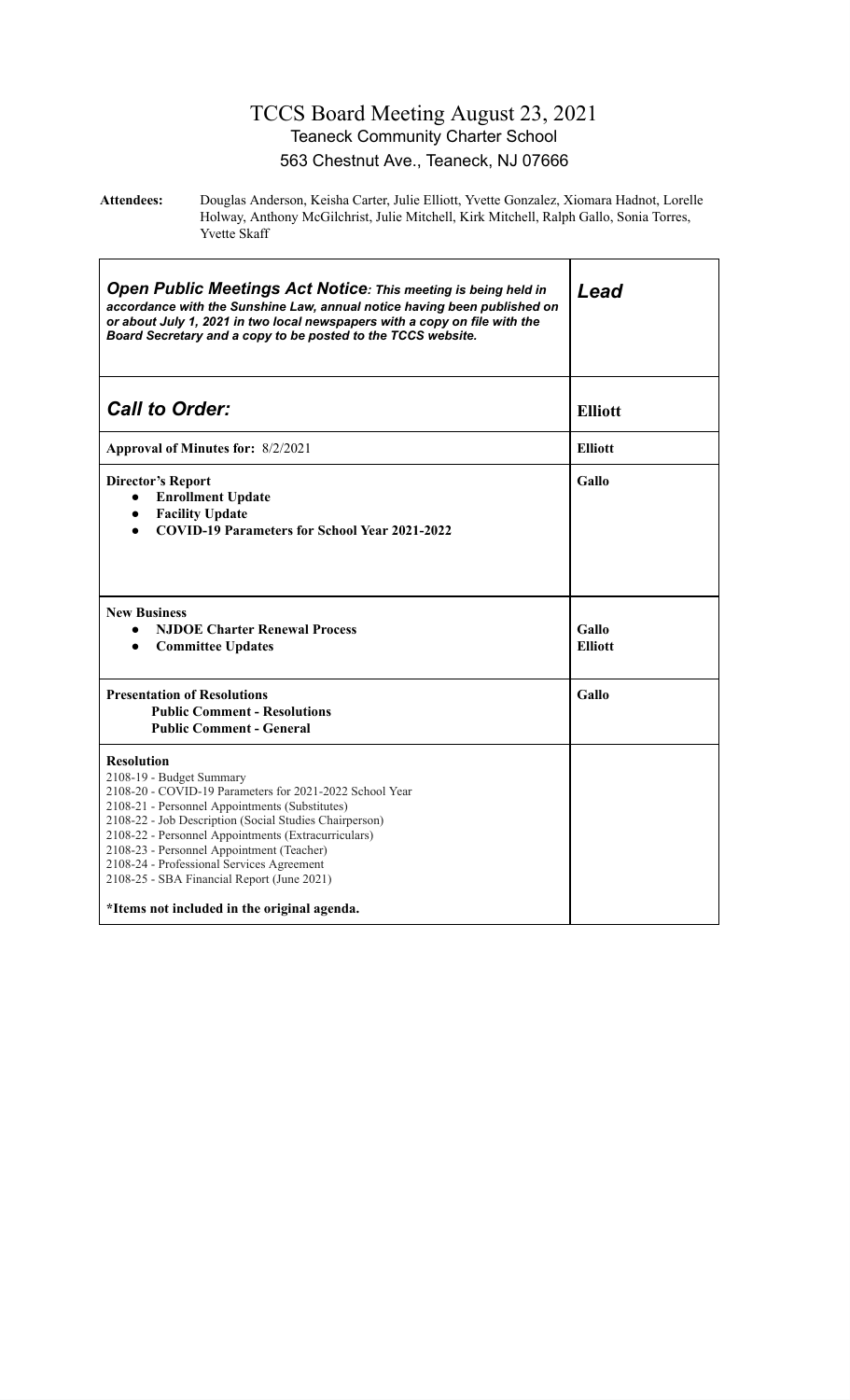## **TCCS Board Meeting August 23, 2021** *Resolution 2108-19 Budget Summary*

**BE IT RESOLVED, that the Budget Summary for August 3, 2021 - August 23, 2021 (total amount \$176,902.02) be approved.**

| Moved by:       |            | <b>Seconded By:</b> |               |            |                |                    |            |                |
|-----------------|------------|---------------------|---------------|------------|----------------|--------------------|------------|----------------|
|                 |            |                     |               |            |                |                    |            |                |
| <b>Vote</b>     |            |                     |               |            |                |                    |            |                |
|                 | <b>Yes</b> | N <sub>0</sub>      |               | <b>Yes</b> | N <sub>0</sub> |                    | <b>Yes</b> | N <sub>0</sub> |
| <b>Anderson</b> |            |                     | Gonzalez      |            |                | <b>McGilchrist</b> |            |                |
| Carter          |            |                     | Hadnot        |            |                | J. Mitchell        |            |                |
| <b>Elliott</b>  |            |                     | <b>Holway</b> |            |                | K. Mitchell        |            |                |

| <b>Resolution Carried:</b> | Yes |  |
|----------------------------|-----|--|
|----------------------------|-----|--|

**Date:\_\_\_\_\_\_\_\_\_\_\_\_\_\_\_\_\_\_\_\_\_\_\_\_\_\_\_\_\_\_\_\_\_\_\_\_\_\_**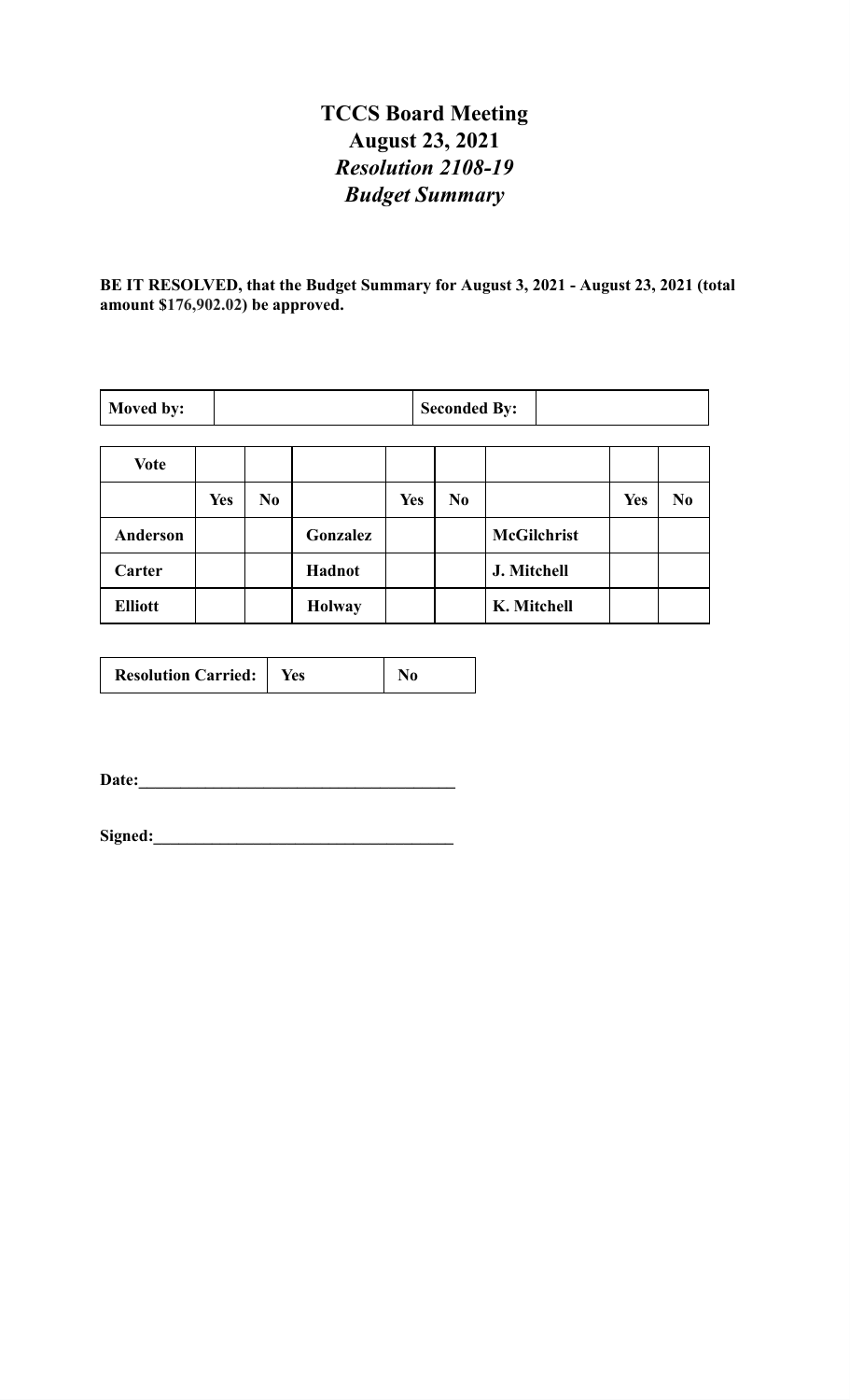### **TCCS Board Meeting August 23, 2021** *Resolution 2108-20 COVID-19 Parameters for School Year 2021-2022*

**BE IT RESOLVED, that the Board of Trustees approve the attached updated COVID-19 Parameters for School Year 2021-2022.**

| Moved by: | <b>Seconded By:</b> |  |
|-----------|---------------------|--|
|-----------|---------------------|--|

| <b>Vote</b>     |            |                |               |            |                |                    |            |                |
|-----------------|------------|----------------|---------------|------------|----------------|--------------------|------------|----------------|
|                 | <b>Yes</b> | N <sub>0</sub> |               | <b>Yes</b> | N <sub>0</sub> |                    | <b>Yes</b> | N <sub>0</sub> |
| <b>Anderson</b> |            |                | Gonzalez      |            |                | <b>McGilchrist</b> |            |                |
| Carter          |            |                | Hadnot        |            |                | J. Mitchell        |            |                |
| <b>Elliott</b>  |            |                | <b>Holway</b> |            |                | K. Mitchell        |            |                |

| <b>Resolution Carried:</b> | Yes |  |
|----------------------------|-----|--|
|                            |     |  |

**Date:\_\_\_\_\_\_\_\_\_\_\_\_\_\_\_\_\_\_\_\_\_\_\_\_\_\_\_\_\_\_\_\_\_\_\_\_\_\_**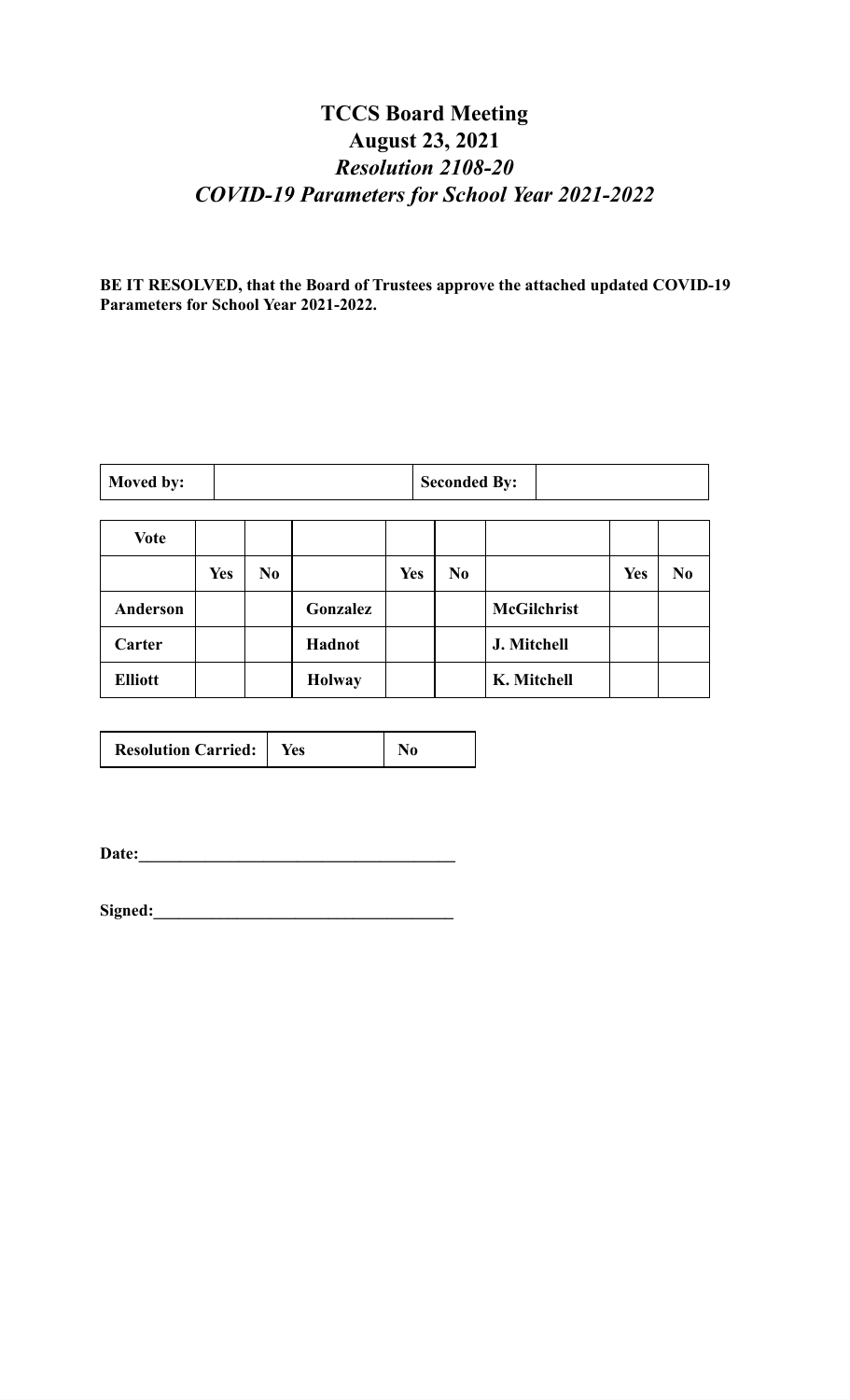### **TCCS Board Meeting August 23, 2021** *Resolution 2108-21 Personnel Appointments (Substitutes)*

**BE IT RESOLVED, that Board of Trustees approve the following substitutes for the 2021-2022 school year:**

#### **Substitute Teachers (Rate: \$125/day)**

Corey Goodall Marita Pechulis Marisol Vasquez Prince Varghese Siham Basuf Stephanie Escobar Hannah Greenberg Liza Fernandez Crystal Scott Myers Saima Hussain Ryan Rottner Andrea Shuman

#### **Substitute Nurses (Rate: \$175/day)**

Sherry Sansone Lillian Tovo

#### **Substitute Custodians (Rate: \$15/hr)**

William Thompson

| Moved by:       |            |                |               |            | <b>Seconded By:</b> |                    |            |                |  |
|-----------------|------------|----------------|---------------|------------|---------------------|--------------------|------------|----------------|--|
| <b>Vote</b>     |            |                |               |            |                     |                    |            |                |  |
|                 | <b>Yes</b> | N <sub>0</sub> |               | <b>Yes</b> | N <sub>0</sub>      |                    | <b>Yes</b> | N <sub>0</sub> |  |
| <b>Anderson</b> |            |                | Gonzalez      |            |                     | <b>McGilchrist</b> |            |                |  |
| Carter          |            |                | Hadnot        |            |                     | J. Mitchell        |            |                |  |
| <b>Elliott</b>  |            |                | <b>Holway</b> |            |                     | K. Mitchell        |            |                |  |

| <b>Resolution Carried:</b> | Yes |  |
|----------------------------|-----|--|
|----------------------------|-----|--|

**Date:\_\_\_\_\_\_\_\_\_\_\_\_\_\_\_\_\_\_\_\_\_\_\_\_\_\_\_\_\_\_\_\_\_\_\_\_\_\_**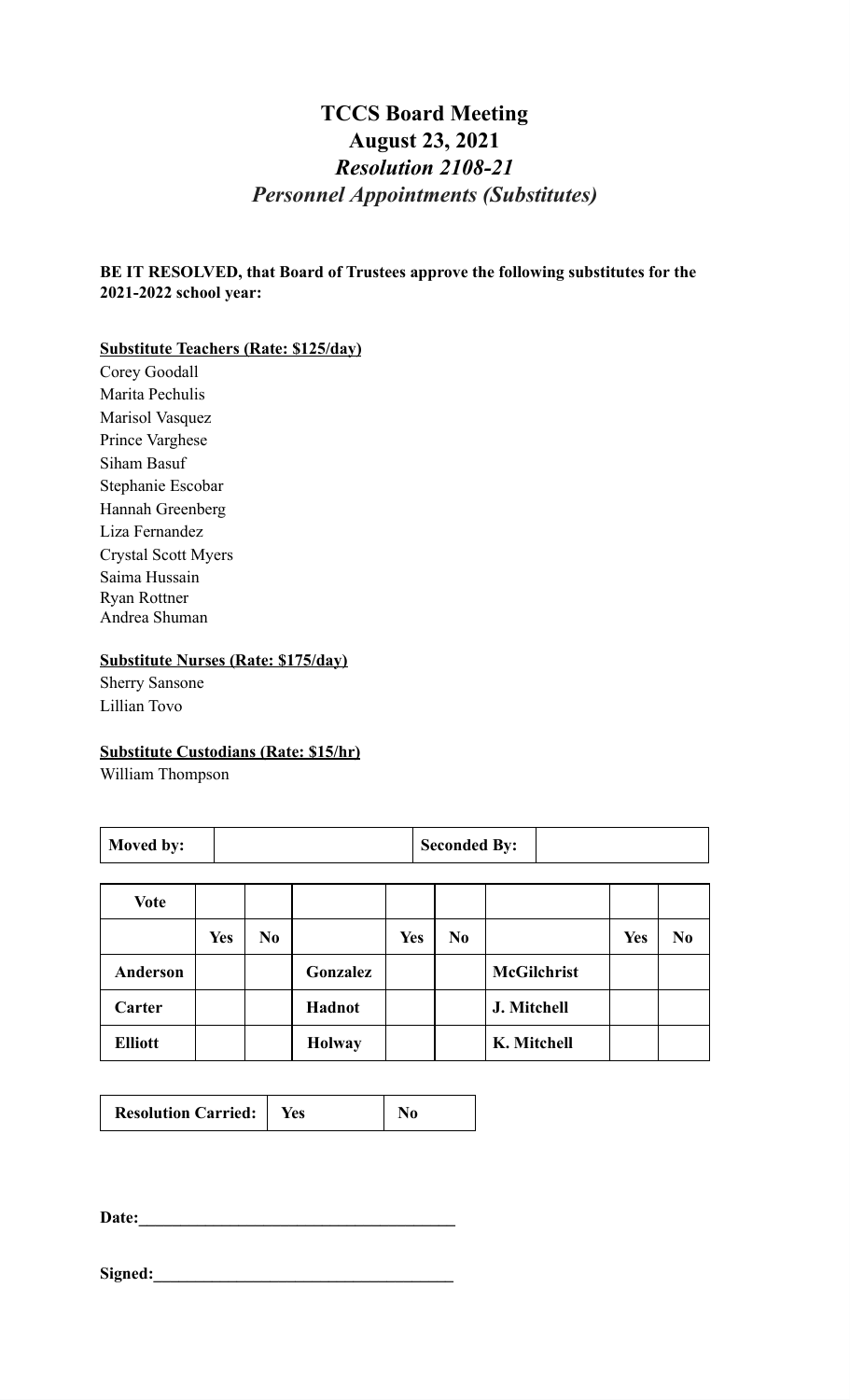# **TCCS Board Meeting August 23, 2021** *Resolution 2108-22 Job Description (Social Studies Chairperson)*

#### **BE IT RESOLVED, that Board of Trustees approve the attached Social Studies Chairperson Job Description.**

| Moved by:      | <b>Seconded By:</b> |                |               |            |  |                |                    |            |                |
|----------------|---------------------|----------------|---------------|------------|--|----------------|--------------------|------------|----------------|
| <b>Vote</b>    |                     |                |               |            |  |                |                    |            |                |
|                |                     |                |               |            |  |                |                    |            |                |
|                | <b>Yes</b>          | N <sub>0</sub> |               | <b>Yes</b> |  | N <sub>0</sub> |                    | <b>Yes</b> | N <sub>0</sub> |
| Anderson       |                     |                | Gonzalez      |            |  |                | <b>McGilchrist</b> |            |                |
| Carter         |                     |                | Hadnot        |            |  |                | J. Mitchell        |            |                |
| <b>Elliott</b> |                     |                | <b>Holway</b> |            |  |                | K. Mitchell        |            |                |

| <b>Resolution Carried:</b><br>Yes |  |
|-----------------------------------|--|
|-----------------------------------|--|

**Date:\_\_\_\_\_\_\_\_\_\_\_\_\_\_\_\_\_\_\_\_\_\_\_\_\_\_\_\_\_\_\_\_\_\_\_\_\_\_**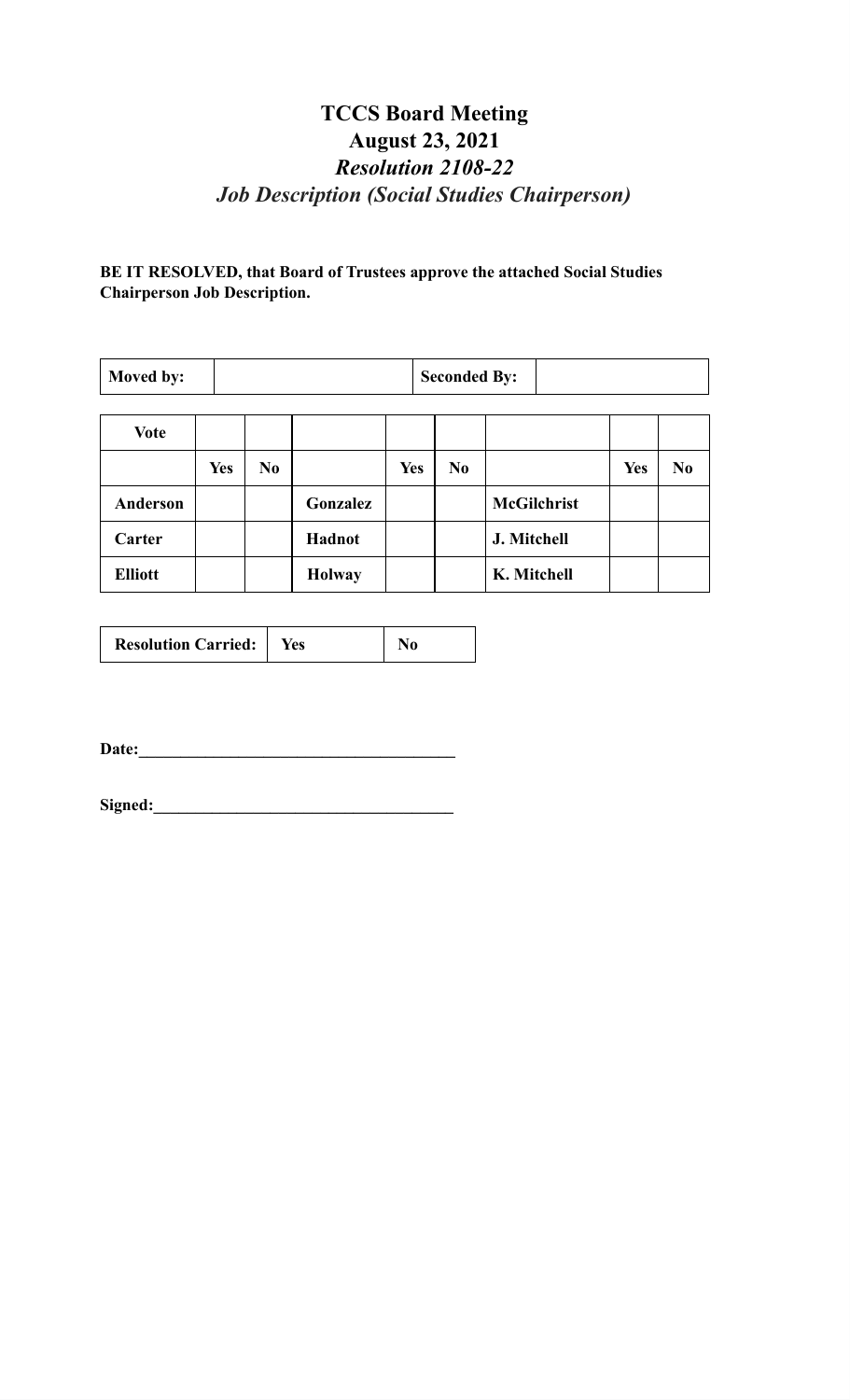## **TCCS Board Meeting August 23, 2021** *Resolution 2108-23 Personnel Appointments (Extracurriculars)*

**BE IT RESOLVED, that the TCCS Board of Trustees approve the attached Extracurricular appointments for the 2021-22 school year.**

| <b>Seconded By:</b><br>Moved by: |            |                |               |            |  |    |                    |            |                |
|----------------------------------|------------|----------------|---------------|------------|--|----|--------------------|------------|----------------|
| <b>Vote</b>                      |            |                |               |            |  |    |                    |            |                |
|                                  | <b>Yes</b> | N <sub>0</sub> |               | <b>Yes</b> |  | No |                    | <b>Yes</b> | N <sub>0</sub> |
| Anderson                         |            |                | Gonzalez      |            |  |    | <b>McGilchrist</b> |            |                |
| Carter                           |            |                | Hadnot        |            |  |    | J. Mitchell        |            |                |
| <b>Elliott</b>                   |            |                | <b>Holway</b> |            |  |    | K. Mitchell        |            |                |

| <b>Resolution Carried:</b><br>Yes |  |
|-----------------------------------|--|
|-----------------------------------|--|

**Date:\_\_\_\_\_\_\_\_\_\_\_\_\_\_\_\_\_\_\_\_\_\_\_\_\_\_\_\_\_\_\_\_\_\_\_\_\_\_**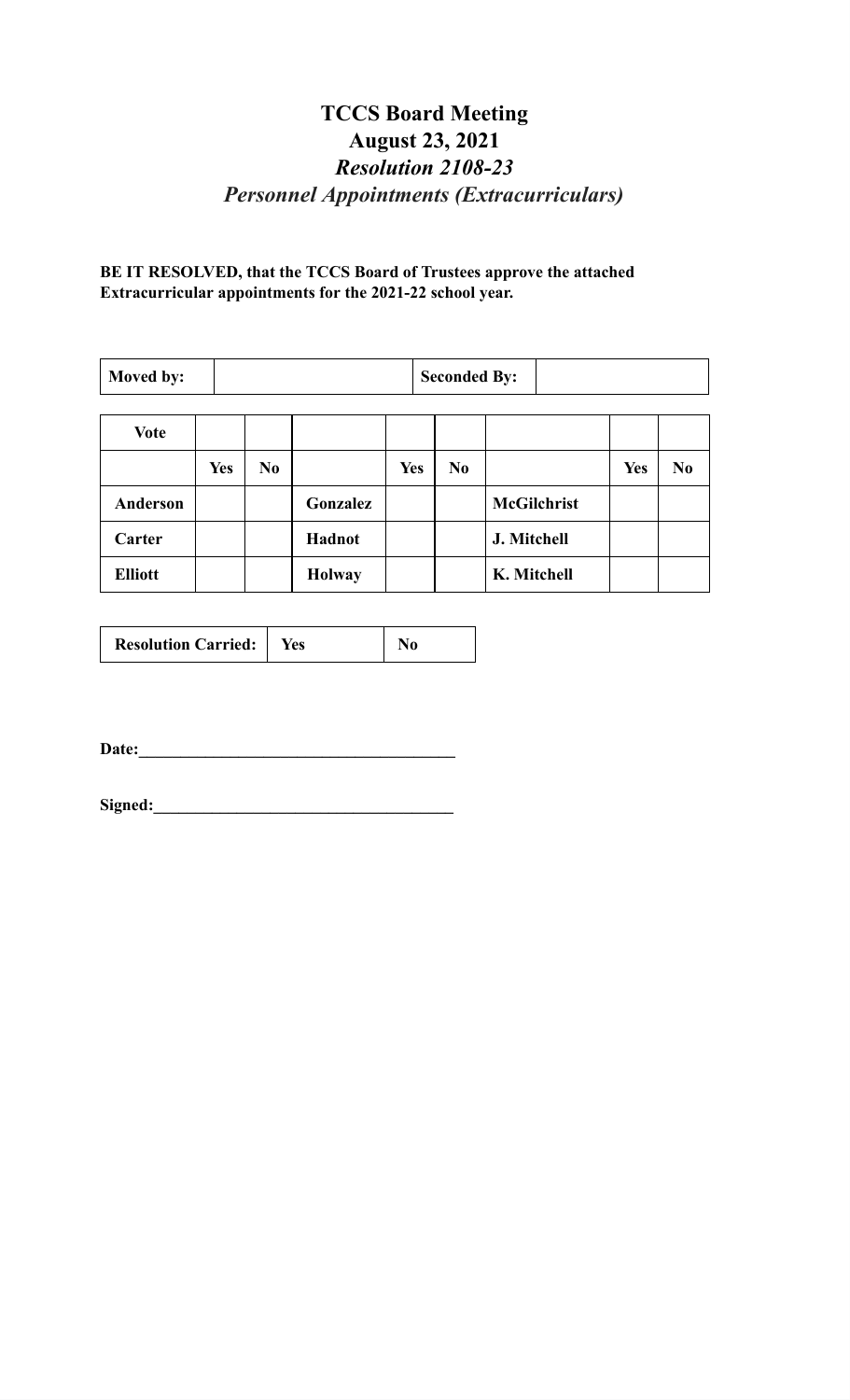# **TCCS Board Meeting August 23, 2021** *Resolution 2108-23 Personnel Appointments (Extracurriculars)*

| Name(s)                                   | <b>Position</b>                     | <b>Stipend</b> |
|-------------------------------------------|-------------------------------------|----------------|
| Abbie Liehr, Geoff Keitel                 | <b>Arts Coordinator</b>             | 5000 (split)   |
| Michael Tuozzolo                          | <b>Athletics Coordinator</b>        | 5000           |
| Dana Durham                               | I&RS Chairperson                    | 5000           |
| Lori Stuart                               | <b>ELA Chairperson</b>              | 3000           |
| <b>Adam Fleischhauer</b>                  | Math Chairperson                    | 3000           |
| Nicole Johnson                            | Social Studies Chairperson          | 3000           |
| Yonsoo Lee, Christina Hunter, Lori Stuart | <b>I&amp;RS Case Manager</b>        | 3000 each      |
| Lori Stuart, Yonsoo Lee, Christina Hunter | After School Proficiency Instructor | 3000 each      |
| Lori Stuart, Adam Fleischhauer            | <b>Basic Skills Instructor</b>      | 3000 each      |
| Lori Stuart                               | Soccer Head Coach                   | 3000           |
| Lynda Magill                              | <b>Cheerleading Head Coach</b>      | 3000           |
| <b>Abbie Liehr</b>                        | <b>Musical Art Director</b>         | 3000           |
| <b>Geoff Keitel</b>                       | <b>Musical Director</b>             | 3000           |
| <b>Geoff Keitel</b>                       | <b>Musical Music Director</b>       | 2000           |
| <b>Addy Ors</b>                           | After School Proficiency Aide       | 2000           |
| Joshua Lurie                              | <b>Assistant Soccer Coach</b>       | 1500           |
| <b>Yvette Skaff</b>                       | <b>Assistant Cheerleading Coach</b> | 1500           |
| Lauren Scalici, Renee Creange             | <b>Public Relations Coordinator</b> | 1500 (split)   |
| Abbie Liehr                               | <b>Yearbook Advisor</b>             | 1500           |
| Laura Eckel                               | Teacher Mentor (K-4)                | 750            |
| Renee Creange                             | Teacher Mentor (5-8)                | 750            |
| Lori Stuart                               | Teacher Mentor (Special Ed)         | 750            |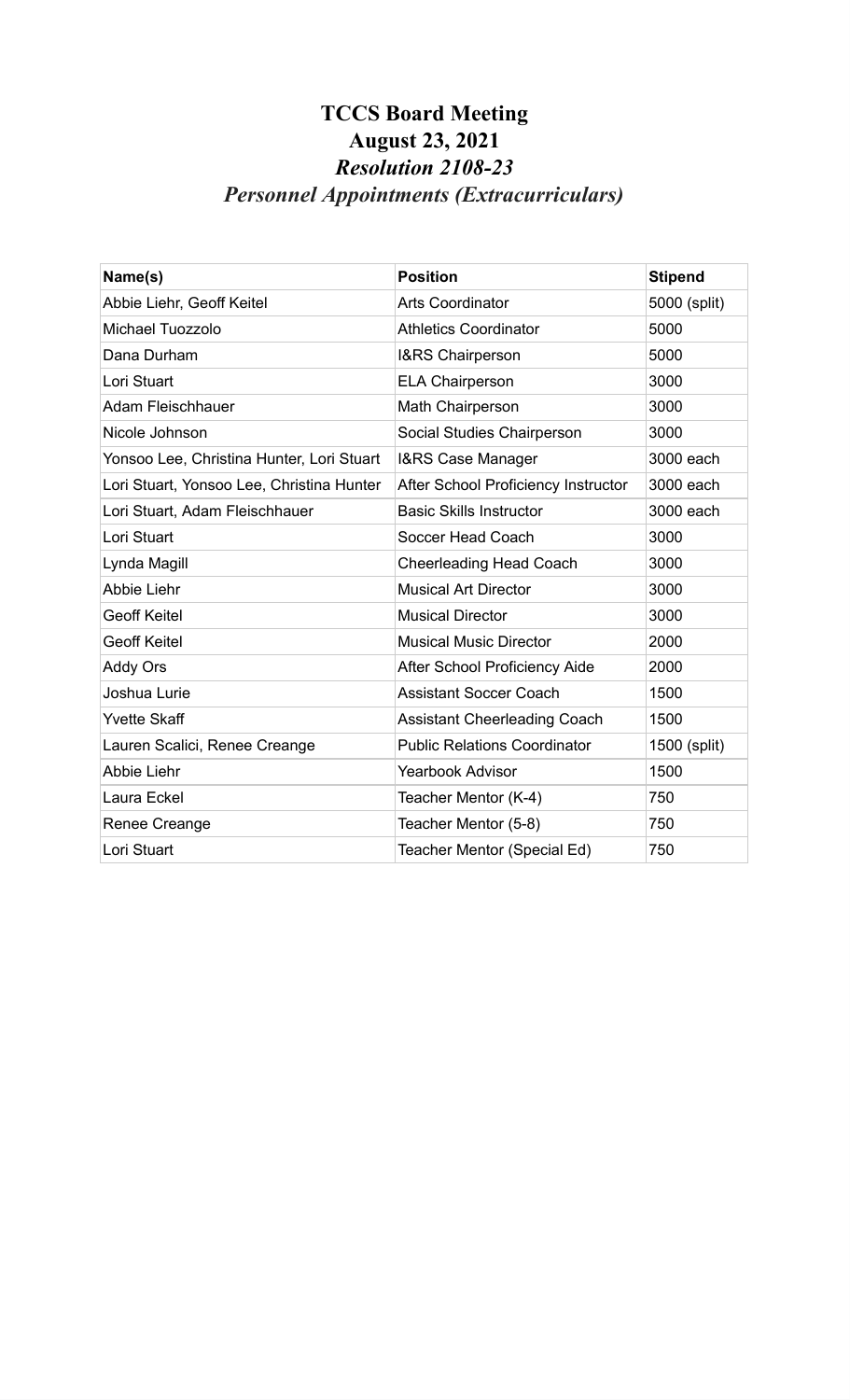### **TCCS Board Meeting August 23, 2021** *Resolution 2108-24 Personnel Appointment (Teacher)*

**BE IT RESOLVED, the TCCS Board approve the following personnel appointment for the 2021-2022 school year, effective upon NJDOE approval of certification / reciprocity:**

| <b>Name</b>        | <b>Position</b>                  | Salary (To be Prorated<br>based on start date) |
|--------------------|----------------------------------|------------------------------------------------|
| Juliana Germinario | <b>Special Education Teacher</b> | \$66,655 (MA Step 7)                           |

| Moved by: | <b>Seconded By:</b> |  |
|-----------|---------------------|--|
|-----------|---------------------|--|

| <b>Vote</b>    |            |                |               |            |                |                    |            |                |
|----------------|------------|----------------|---------------|------------|----------------|--------------------|------------|----------------|
|                | <b>Yes</b> | N <sub>0</sub> |               | <b>Yes</b> | N <sub>0</sub> |                    | <b>Yes</b> | N <sub>0</sub> |
| Anderson       |            |                | Gonzalez      |            |                | <b>McGilchrist</b> |            |                |
| Carter         |            |                | Hadnot        |            |                | J. Mitchell        |            |                |
| <b>Elliott</b> |            |                | <b>Holway</b> |            |                | K. Mitchell        |            |                |

**Date:\_\_\_\_\_\_\_\_\_\_\_\_\_\_\_\_\_\_\_\_\_\_\_\_\_\_\_\_\_\_\_\_\_\_\_\_\_\_**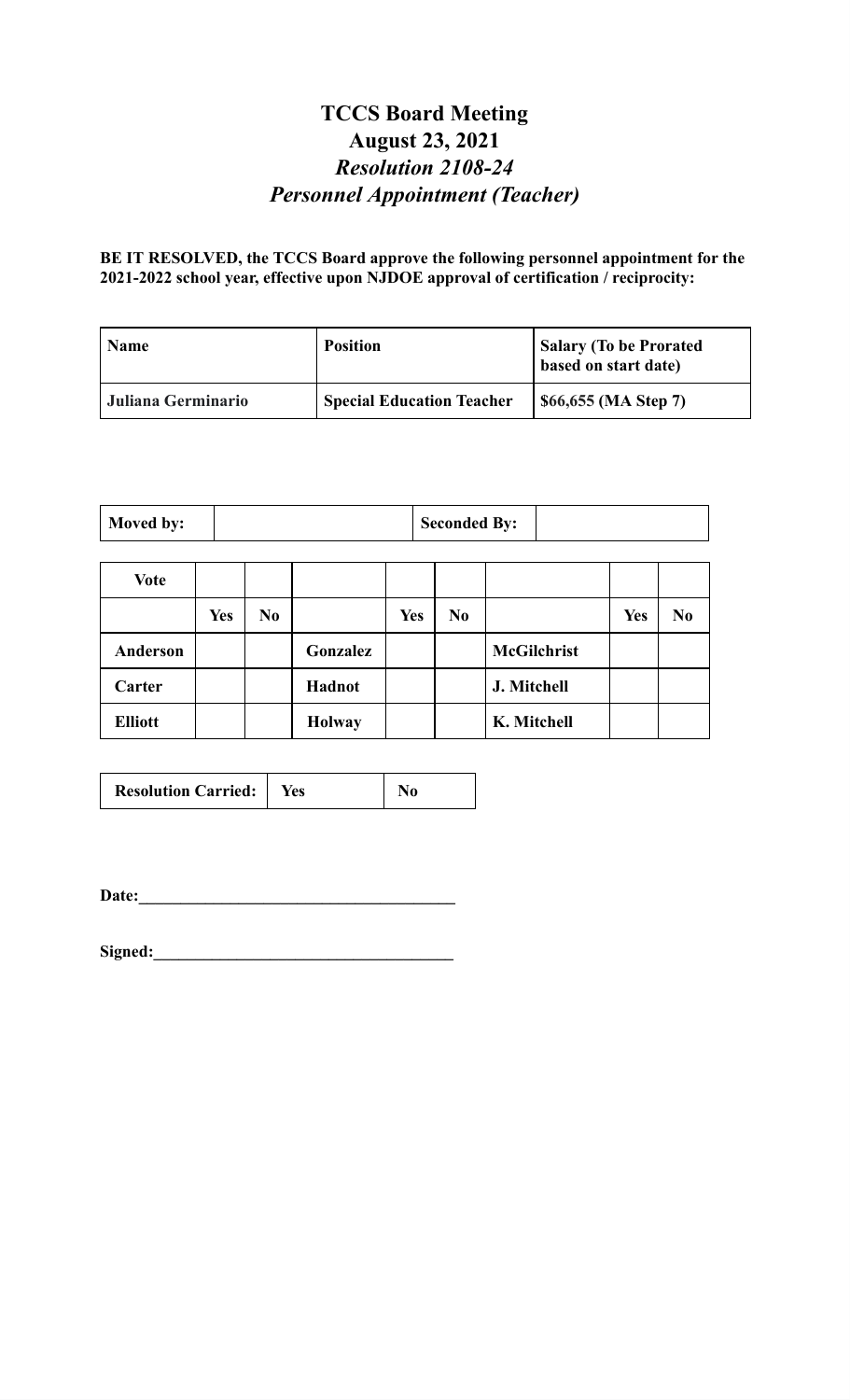## **TCCS Board Meeting August 23, 2021** *Resolution 2108-25 Professional Services Agreement*

**BE IT RESOLVED, the TCCS Board approve the attached agreement with Delta T to provide professional services, as needed for the 2021-2022 school year.**

| Moved by:       |            | <b>Seconded By:</b> |               |            |                |                    |            |                |
|-----------------|------------|---------------------|---------------|------------|----------------|--------------------|------------|----------------|
|                 |            |                     |               |            |                |                    |            |                |
| <b>Vote</b>     |            |                     |               |            |                |                    |            |                |
|                 | <b>Yes</b> | N <sub>0</sub>      |               | <b>Yes</b> | N <sub>0</sub> |                    | <b>Yes</b> | N <sub>0</sub> |
| <b>Anderson</b> |            |                     | Gonzalez      |            |                | <b>McGilchrist</b> |            |                |
| Carter          |            |                     | Hadnot        |            |                | J. Mitchell        |            |                |
| <b>Elliott</b>  |            |                     | <b>Holway</b> |            |                | K. Mitchell        |            |                |

| <b>Resolution Carried:</b><br>Yes |
|-----------------------------------|
|-----------------------------------|

**Date:\_\_\_\_\_\_\_\_\_\_\_\_\_\_\_\_\_\_\_\_\_\_\_\_\_\_\_\_\_\_\_\_\_\_\_\_\_\_**